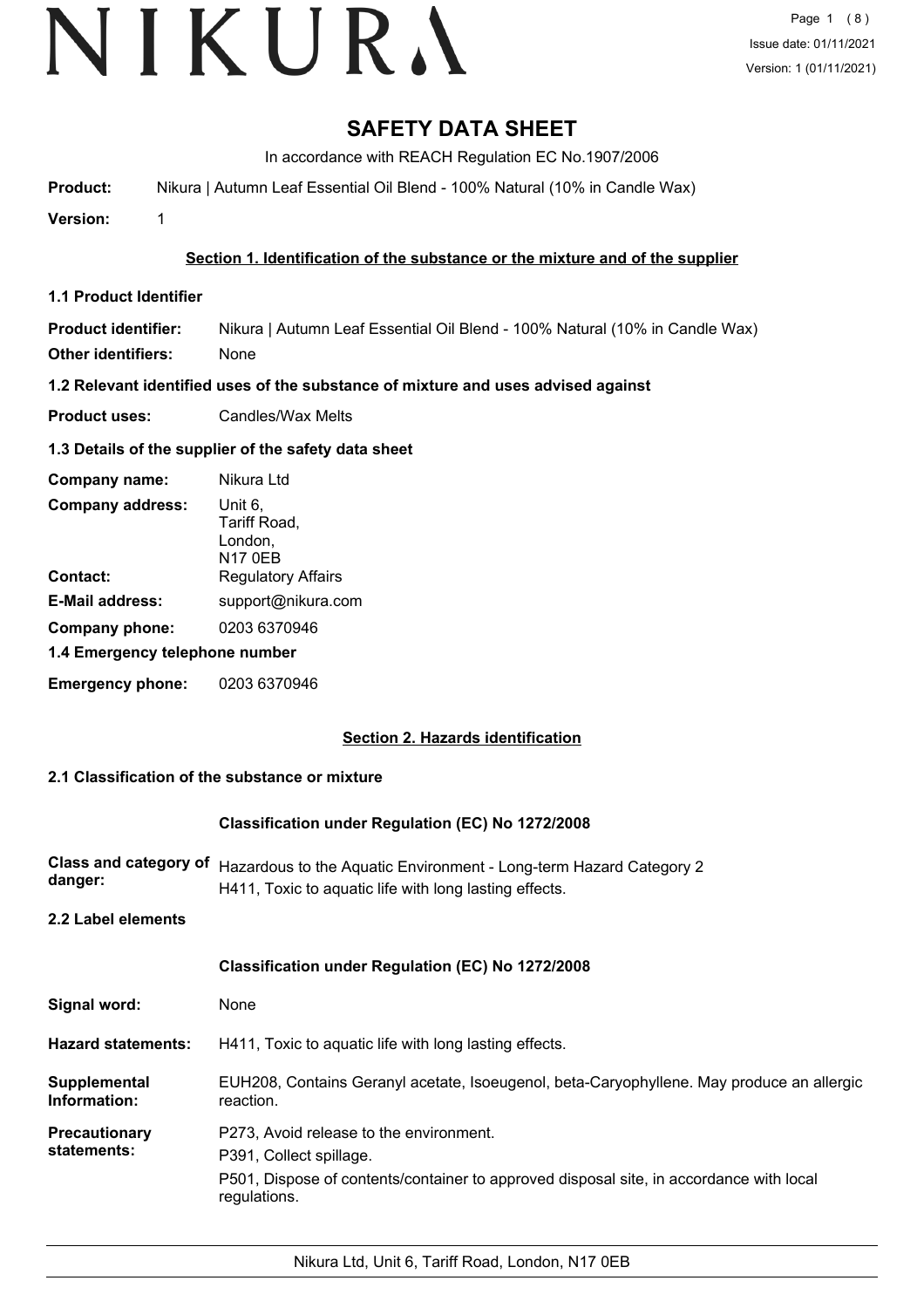Page 2 (8) Issue date: 01/11/2021 Version: 1 (01/11/2021)

## **SAFETY DATA SHEET**

In accordance with REACH Regulation EC No.1907/2006

**Product:** Nikura | Autumn Leaf Essential Oil Blend - 100% Natural (10% in Candle Wax)

**Version:** 1



**2.3 Other hazards**

**Other hazards:** None

**Section 3. Composition / information on ingredients**

#### **3.2 Mixtures**

#### **Contains:**

| <b>Name</b>            | <b>CAS</b>    | EC.       | <b>REACH Registration</b><br>No. | %     | <b>Classification for</b><br>(CLP) 1272/2008                                                                                                         |
|------------------------|---------------|-----------|----------------------------------|-------|------------------------------------------------------------------------------------------------------------------------------------------------------|
| lalpha-Cedrene         | 469-61-4      | 207-418-4 |                                  | 0.90% | Asp. Tox 1-Aquatic<br>Acute 1-Aquatic<br>Chronic 1;H304-H410,-                                                                                       |
| beta-Caryophyllene     | 87-44-5       | 201-746-1 |                                  | 0.58% | Skin Sens. 1B-Asp.<br>Tox 1-Aquatic Chronic<br>4:H304-H317-H413.-                                                                                    |
| Benzyl benzoate        | 120-51-4      | 204-402-9 |                                  | 0.23% | Acute Tox. 4-Aquatic<br>Acute 1-Aquatic<br>Chronic 2;H302-H400-<br>H411.-                                                                            |
| <b>I</b> beta-Cedrene  | 546-28-1      |           |                                  | 0.22% | Aquatic Acute 1-<br>Aquatic Chronic 1:<br>H410.-                                                                                                     |
| <b>Geranyl</b> acetate | 105-87-3      | 203-341-5 |                                  | 0.10% | Skin Irrit, 2-Skin Sens.<br>1B-Aquatic Chronic 3;<br>H315-H317-H412.-                                                                                |
| Isoeugenol             | $97 - 54 - 1$ | 202-590-7 |                                  | 0.02% | Acute Tox, 4-Acute<br>Tox. 4-Acute Tox. 4-<br>Skin Irrit. 2-Eye Irrit. 2-<br>Skin Sens. 1A-STOT<br>SE 3;H302-H312-<br>H315-H317-H319-<br>H332-H335,- |

**Substances with Community workplace exposure limits:**

Not Applicable

**Substances that are persistent, bioaccumulative and toxic or very persistent and very bioaccumulative, greater than 0.1%:**

Not Applicable

#### **Section 4. First-aid measures**

#### **4.1 Description of first aid measures**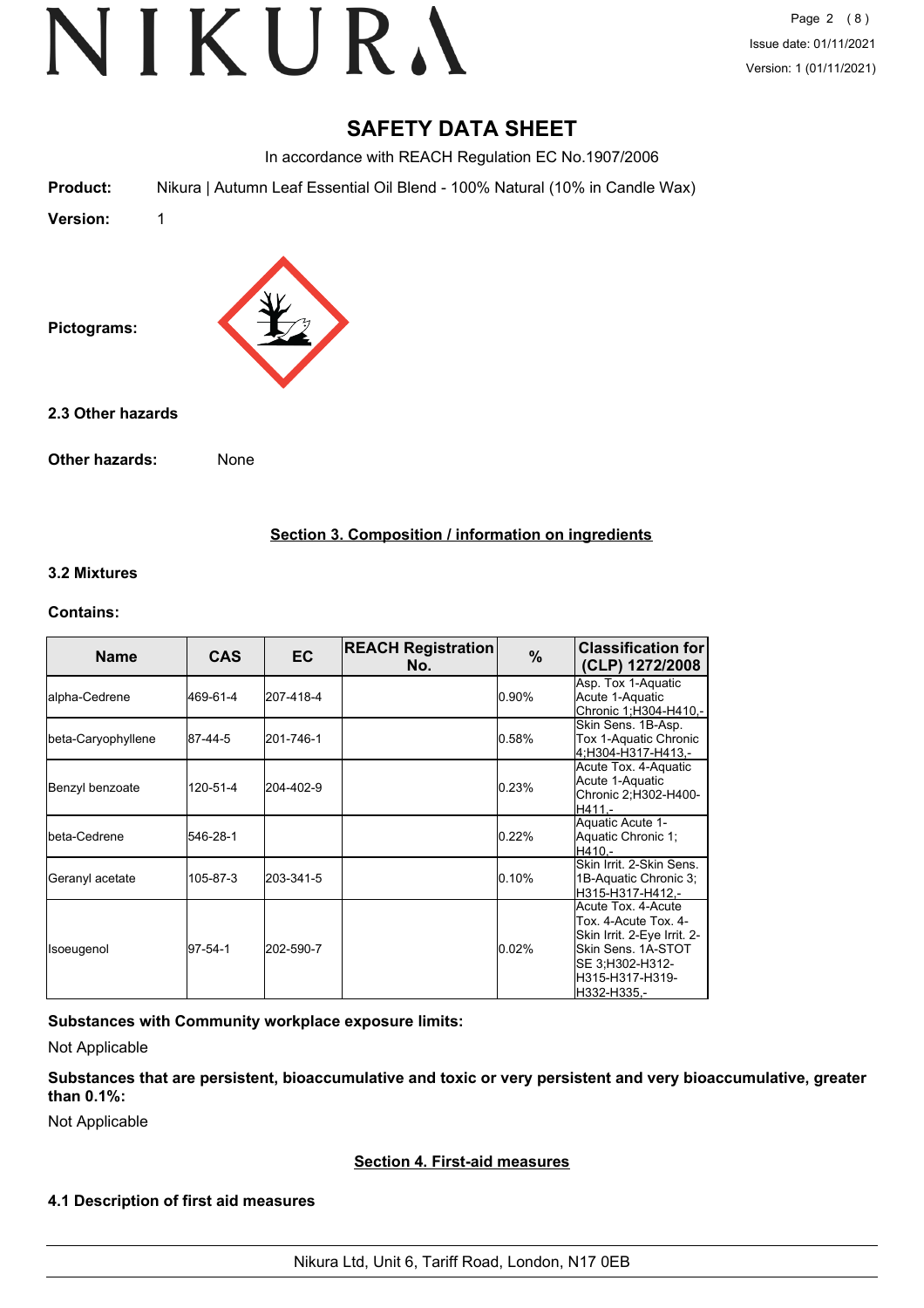## **SAFETY DATA SHEET**

In accordance with REACH Regulation EC No.1907/2006

| <b>Product:</b>       | Nikura   Autumn Leaf Essential Oil Blend - 100% Natural (10% in Candle Wax)                                    |
|-----------------------|----------------------------------------------------------------------------------------------------------------|
| Version:              |                                                                                                                |
| Inhalation:           | Remove from exposure site to fresh air, keep at rest, and obtain medical attention.                            |
| Eye exposure:         | Flush immediately with water for at least 15 minutes. Contact physician if symptoms persist.                   |
| <b>Skin exposure:</b> | Remove contaminated clothes. Wash thoroughly with soap and water. Contact physician if<br>irritation persists. |
| Ingestion:            | Rinse mouth with water and obtain medical attention.                                                           |

#### **4.2 Most important symptoms and effects, both acute and delayed**

None expected, see Section 4.1 for further information.

#### **4.3 Indication of any immediate medical attention and special treatment needed**

None expected, see Section 4.1 for further information.

#### **SECTION 5: Firefighting measures**

#### **5.1 Extinguishing media**

Suitable media: Carbon dioxide, Dry chemical, Foam.

#### **5.2 Special hazards arising from the substance or mixture**

In case of fire, may be liberated: Carbon monoxide, Unidentified organic compounds.

#### **5.3 Advice for fire fighters:**

In case of insufficient ventilation, wear suitable respiratory equipment.

#### **Section 6. Accidental release measures**

#### **6.1 Personal precautions, protective equipment and emergency procedures:**

Avoid inhalation. Avoid contact with skin and eyes. See protective measures under Section 7 and 8.

#### **6.2 Environmental precautions:**

Keep away from drains, surface and ground water, and soil.

#### **6.3 Methods and material for containment and cleaning up:**

Remove ignition sources. Provide adequate ventilation. Avoid excessive inhalation of vapours. Contain spillage immediately by use of sand or inert powder. Dispose of according to local regulations.

### **6.4 Reference to other sections:**

Also refer to sections 8 and 13.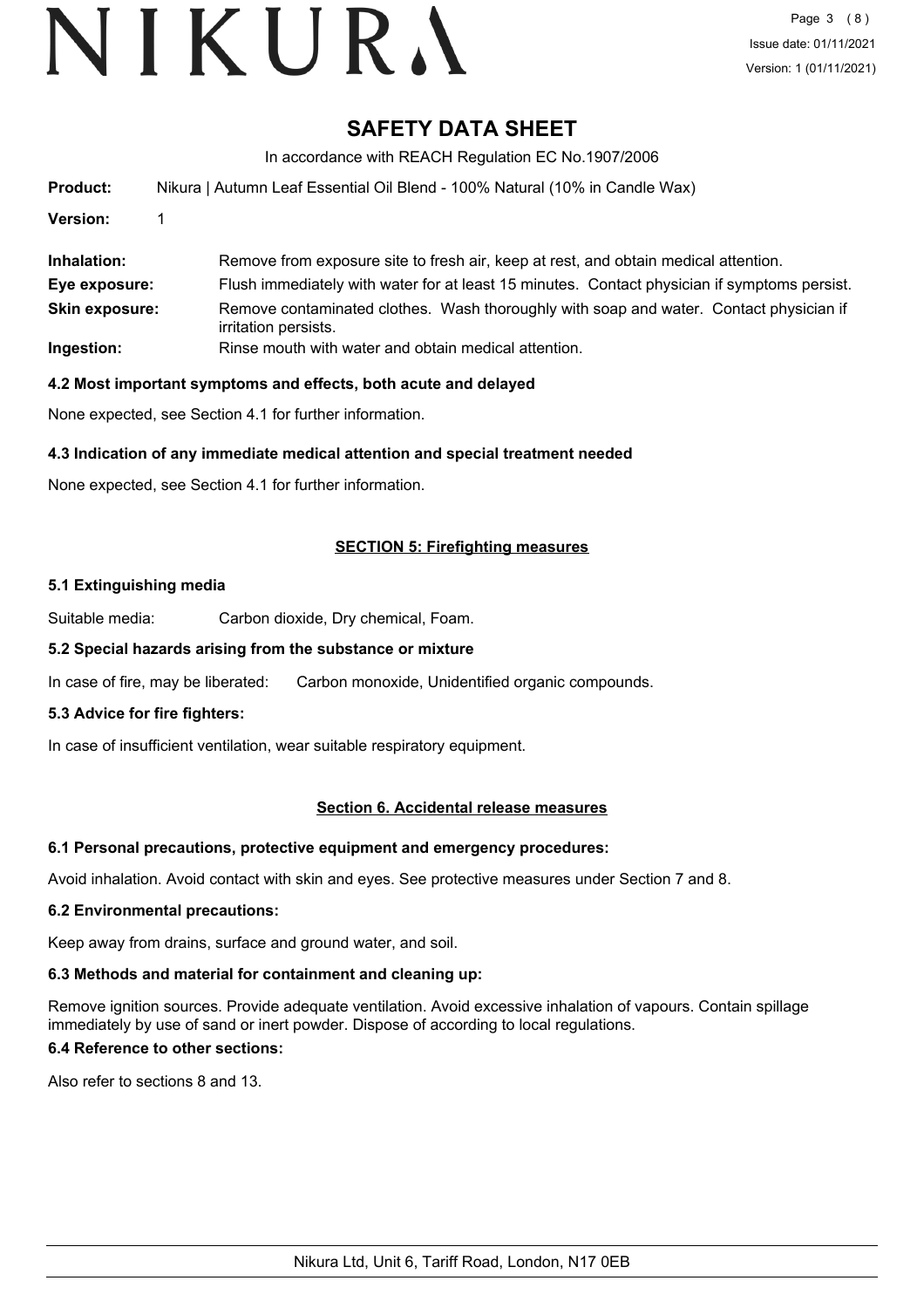# VIKURA

## **SAFETY DATA SHEET**

In accordance with REACH Regulation EC No.1907/2006

**Product:** Nikura | Autumn Leaf Essential Oil Blend - 100% Natural (10% in Candle Wax)

**Version:** 1

### **Section 7. Handling and storage**

#### **7.1 Precautions for safe handling:**

Keep away from heat, sparks, open flames and hot surfaces. - No smoking. Use personal protective equipment as required. Use in accordance with good manufacturing and industrial hygiene practices. Use in areas with adequate ventilation Do not eat, drink or smoke when using this product.

#### **7.2 Conditions for safe storage, including any incompatibilities:**

Store in a well-ventilated place. Keep container tightly closed. Keep cool. Ground/bond container and receiving equipment. Use explosion-proof electrical, ventilating and lighting equipment. Use only non-sparking tools. Take precautionary measures against static discharge.

#### **7.3 Specific end use(s):**

Candles/Wax Melts: Use in accordance with good manufacturing and industrial hygiene practices.

#### **Section 8. Exposure controls/personal protection**

#### **8.1 Control parameters**

Workplace exposure limits: Not Applicable

#### **8.2 Exposure Controls**

#### **Eye / Skin Protection**

Wear protective gloves/eye protection/face protection

#### **Respiratory Protection**

Under normal conditions of use and where adequate ventilation is available to prevent build up of excessive vapour, this material should not require special engineering controls. However, in conditions of high or prolonged use, or high temperature or other conditions which increase exposure, the following engineering controls can be used to minimise exposure to personnel: a) Increase ventilation of the area with local exhaust ventilation. b) Personnel can use an approved, appropriately fitted respirator with organic vapour cartridge or canisters and particulate filters. c) Use closed systems for transferring and processing this material.

Also refer to Sections 2 and 7.

#### **Section 9. Physical and chemical properties**

#### **9.1 Information on basic physical and chemical properties**

| Appearance:                     | Not determined |
|---------------------------------|----------------|
| Odour:                          | Not determined |
| <b>Odour threshold:</b>         | Not determined |
| pH:                             | Not determined |
| Melting point / freezing point: | Not determined |
| Initial boiling point / range:  | Not determined |
| <b>Flash point:</b>             | > 200 °C       |
| <b>Evaporation rate:</b>        | Not determined |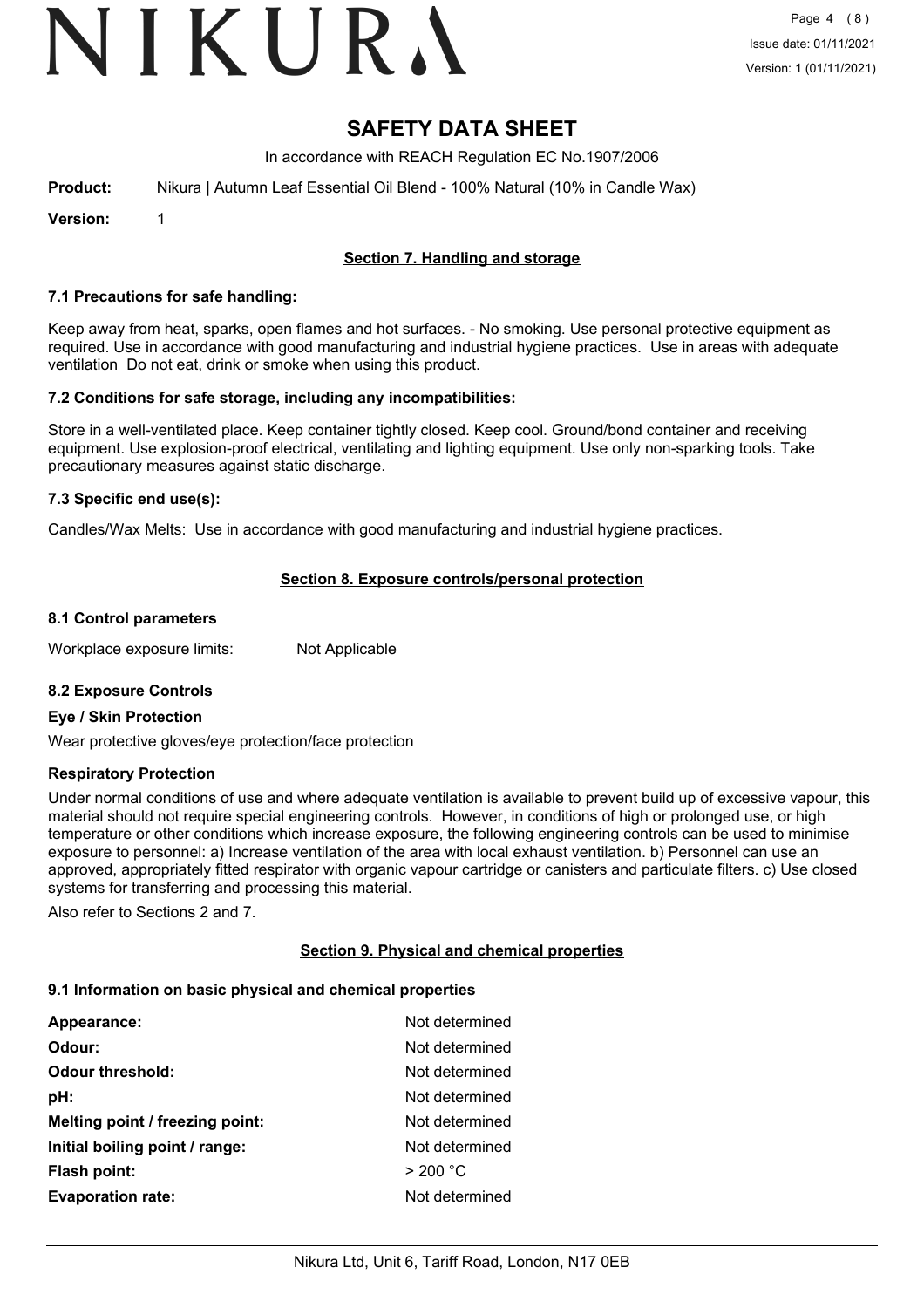# **SAFETY DATA SHEET**

In accordance with REACH Regulation EC No.1907/2006

**Product:** Nikura | Autumn Leaf Essential Oil Blend - 100% Natural (10% in Candle Wax)

**Version:** 1

**Flammability (solid, gas):** Not determined **Upper/lower flammability or explosive limits:** Product does not present an explosion hazard **Vapour pressure:** Not determined **Vapour density:** Not determined **Relative density:** Not determined **Solubility(ies):** Not determined **Partition coefficient: n-octanol/water:** Not determined **Auto-ignition temperature:** Not determined **Decomposition temperature:** Not determined **Viscosity:** Not determined **Explosive properties:** Not expected **Oxidising properties:** Not expected

**9.2 Other information:** None available

#### **Section 10. Stability and reactivity**

#### **10.1 Reactivity:**

Presents no significant reactivity hazard, by itself or in contact with water.

#### **10.2 Chemical stability:**

Good stability under normal storage conditions.

## **10.3 Possibility of hazardous reactions:**

Not expected under normal conditions of use.

#### **10.4 Conditions to avoid:**

Avoid extreme heat.

#### **10.5 Incompatible materials:**

Avoid contact with strong acids, alkalis or oxidising agents.

#### **10.6 Hazardous decomposition products:**

Not expected.

#### **Section 11. Toxicological information**

## **11.1 Information on toxicological effects**

This mixture has not been tested as a whole for health effects. The health effects have been calculated using the methods outlined in Regulation (EC) No 1272/2008 (CLP).

This material does not meet the criteria for classification for health hazards under Regulation (EC) No 1272/2008.

| Acute Toxicity:           | Based on available data the classification criteria are not met. |
|---------------------------|------------------------------------------------------------------|
| Acute Toxicity Oral       | Not Applicable                                                   |
| Acute Toxicity Dermal     | Not Applicable                                                   |
| Acute Toxicity Inhalation | Not Available                                                    |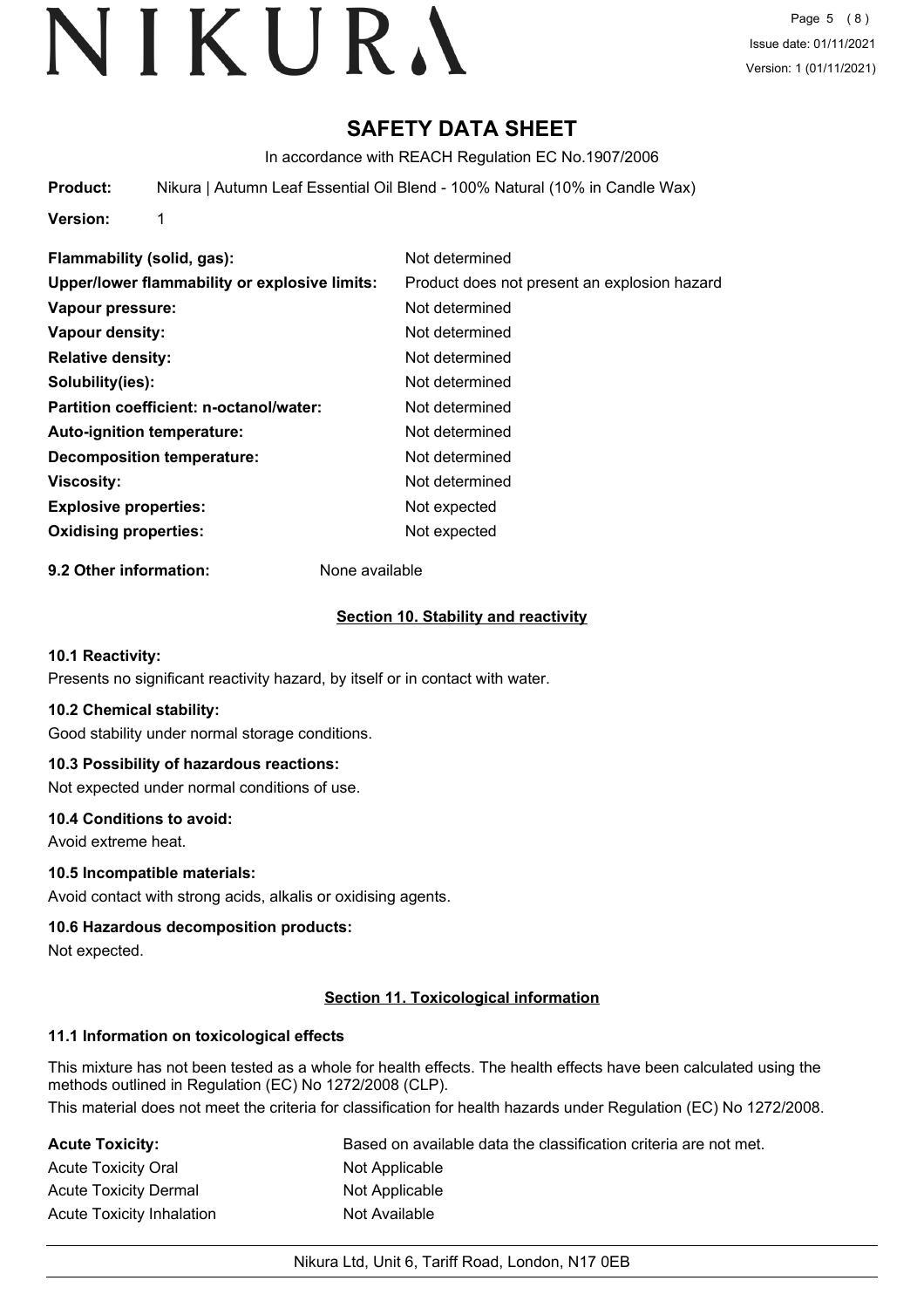# **SAFETY DATA SHEET**

In accordance with REACH Regulation EC No.1907/2006

**Product:** Nikura | Autumn Leaf Essential Oil Blend - 100% Natural (10% in Candle Wax)

**Version:** 1

| <b>Skin corrosion/irritation:</b>         | Based on available data the classification criteria are not met. |
|-------------------------------------------|------------------------------------------------------------------|
| Serious eye damage/irritation:            | Based on available data the classification criteria are not met. |
| <b>Respiratory or skin sensitisation:</b> | Based on available data the classification criteria are not met. |
| Germ cell mutagenicity:                   | Based on available data the classification criteria are not met. |
| Carcinogenicity:                          | Based on available data the classification criteria are not met. |
| <b>Reproductive toxicity:</b>             | Based on available data the classification criteria are not met. |
| <b>STOT-single exposure:</b>              | Based on available data the classification criteria are not met. |
| <b>STOT-repeated exposure:</b>            | Based on available data the classification criteria are not met. |
| <b>Aspiration hazard:</b>                 | Based on available data the classification criteria are not met. |

**Information about hazardous ingredients in the mixture**

Not Applicable

Refer to Sections 2 and 3 for additional information.

## **Section 12. Ecological information**

#### **12.1 Toxicity:**

| Toxic to aquatic life with long lasting effects.                         |               |  |
|--------------------------------------------------------------------------|---------------|--|
| 12.2 Persistence and degradability:                                      | Not available |  |
| 12.3 Bioaccumulative potential:                                          | Not available |  |
| 12.4 Mobility in soil:                                                   | Not available |  |
| 12.5 Results of PBT and vPvB assessment:                                 |               |  |
| This substance does not meet the PBT/vPvB criteria of REACH, annex XIII. |               |  |

**12.6 Other adverse effects:** Not available

## **Section 13. Disposal considerations**

## **13.1 Waste treatment methods:**

Dispose of in accordance with local regulations. Avoid disposing into drainage systems and into the environment. Empty containers should be taken to an approved waste handling site for recycling or disposal.

## **Section 14. Transport information**

| 14.1 UN number:                    | UN3082                                                                               |
|------------------------------------|--------------------------------------------------------------------------------------|
| 14.2 UN Proper Shipping Name:      | ENVIRONMENTALLY HAZARDOUS SUBSTANCE, LIQUID, N.O.S.<br>(alpha-Cedrene, beta-Cedrene) |
| 14.3 Transport hazard class(es):   | 9                                                                                    |
| <b>Sub Risk:</b>                   |                                                                                      |
| 14.4. Packing Group:               | Ш                                                                                    |
| <b>14.5 Environmental hazards:</b> | This is an environmentally hazardous substance.                                      |
| 14.6 Special precautions for user: | None additional                                                                      |
|                                    | 14.7 Transport in bulk according to Annex II of MARPOL73/78 and the IBC Code:        |
| Not applicable                     |                                                                                      |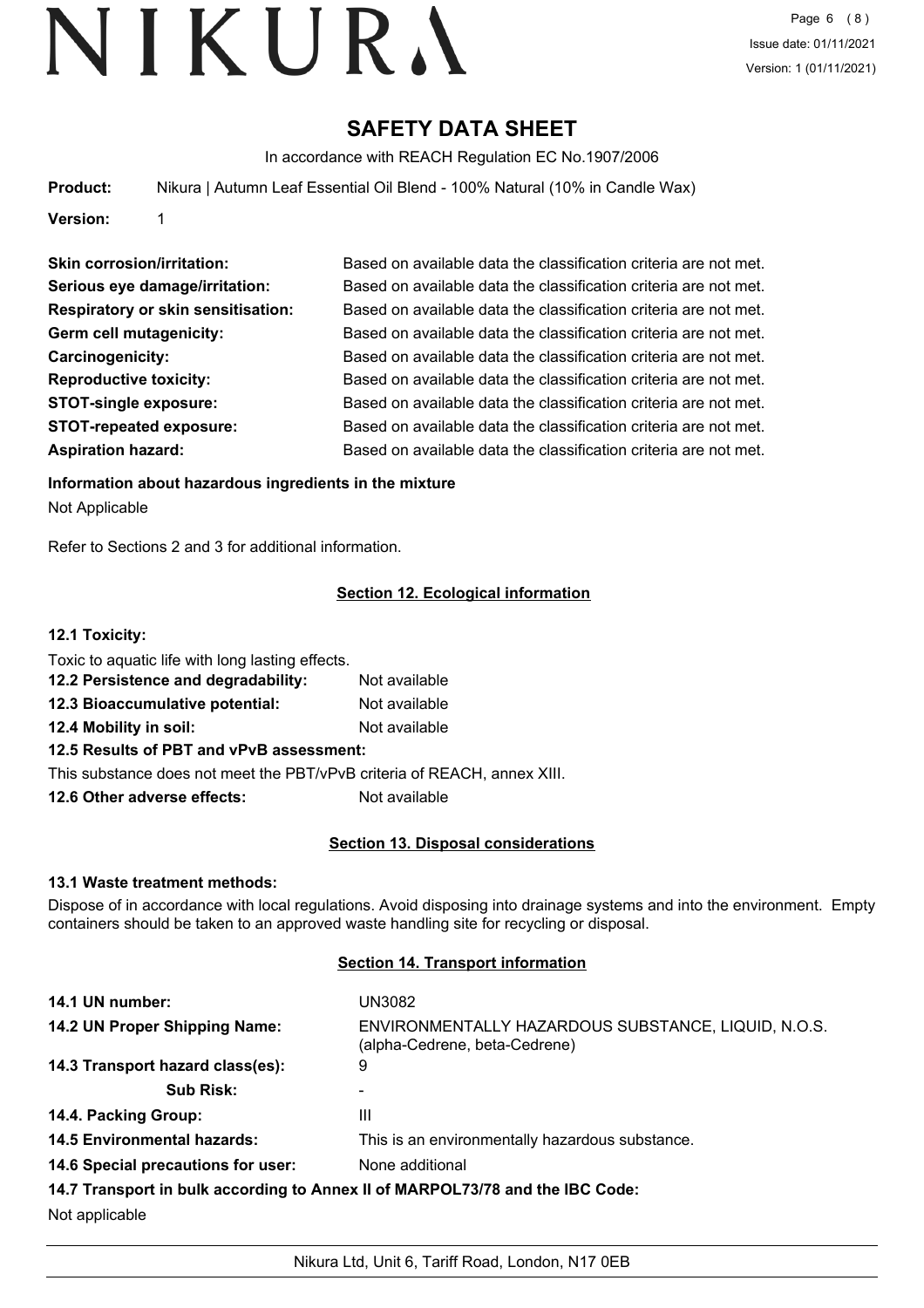## **SAFETY DATA SHEET**

In accordance with REACH Regulation EC No.1907/2006

**Product:** Nikura | Autumn Leaf Essential Oil Blend - 100% Natural (10% in Candle Wax)

**Version:** 1

## **Section 15. Regulatory information**

**15.1 Safety, health and environmental regulations/legislation specific for the substance or mixture** None additional

#### **15.2 Chemical Safety Assessment**

A Chemical Safety Assessment has not been carried out for this product.

|--|

**Concentration % Limits:** EH C2=27.15% EH C3=2.71%

**Total Fractional Values:** EH C2=3.68 EH C3=36.84

**Key to revisions:**

Not applicable

#### **Key to abbreviations:**

| <b>Abbreviation</b> | <b>Meaning</b>                                                     |
|---------------------|--------------------------------------------------------------------|
| Acute Tox. 4        | Acute Toxicity - Oral Category 4                                   |
| Acute Tox. 4        | Acute Toxicity - Dermal Category 4                                 |
| Acute Tox. 4        | Acute Toxicity - Inhalation Category 4                             |
| Aquatic Acute 1     | Hazardous to the Aquatic Environment - Acute Hazard Category 1     |
| Aquatic Chronic 1   | Hazardous to the Aquatic Environment - Long-term Hazard Category 1 |
| Aquatic Chronic 2   | Hazardous to the Aquatic Environment - Long-term Hazard Category 2 |
| Aquatic Chronic 3   | Hazardous to the Aquatic Environment - Long-term Hazard Category 3 |
| Aquatic Chronic 4   | Hazardous to the Aquatic Environment - Long-term Hazard Category 4 |
| Asp. Tox 1          | <b>Aspiration Hazard Category 1</b>                                |
| Eye Irrit. 2        | Eye Damage / Irritation Category 2                                 |
| H302                | Harmful if swallowed.                                              |
| H304                | May be fatal if swallowed and enters airways.                      |
| H312                | Harmful in contact with skin.                                      |
| H315                | Causes skin irritation.                                            |
| H317                | May cause an allergic skin reaction.                               |
| H319                | Causes serious eye irritation.                                     |
| H332                | Harmful if inhaled.                                                |
| H335                | May cause respiratory irritation.                                  |
| H400                | Very toxic to aquatic life.                                        |
| H410                | Very toxic to aquatic life with long lasting effects.              |
| H411                | Toxic to aquatic life with long lasting effects.                   |
| H412                | Harmful to aquatic life with long lasting effects.                 |
| H413                | May cause long lasting harmful effects to aquatic life.            |
| P261                | Avoid breathing vapour or dust.                                    |
| P <sub>264</sub>    | Wash hands and other contacted skin thoroughly after handling.     |